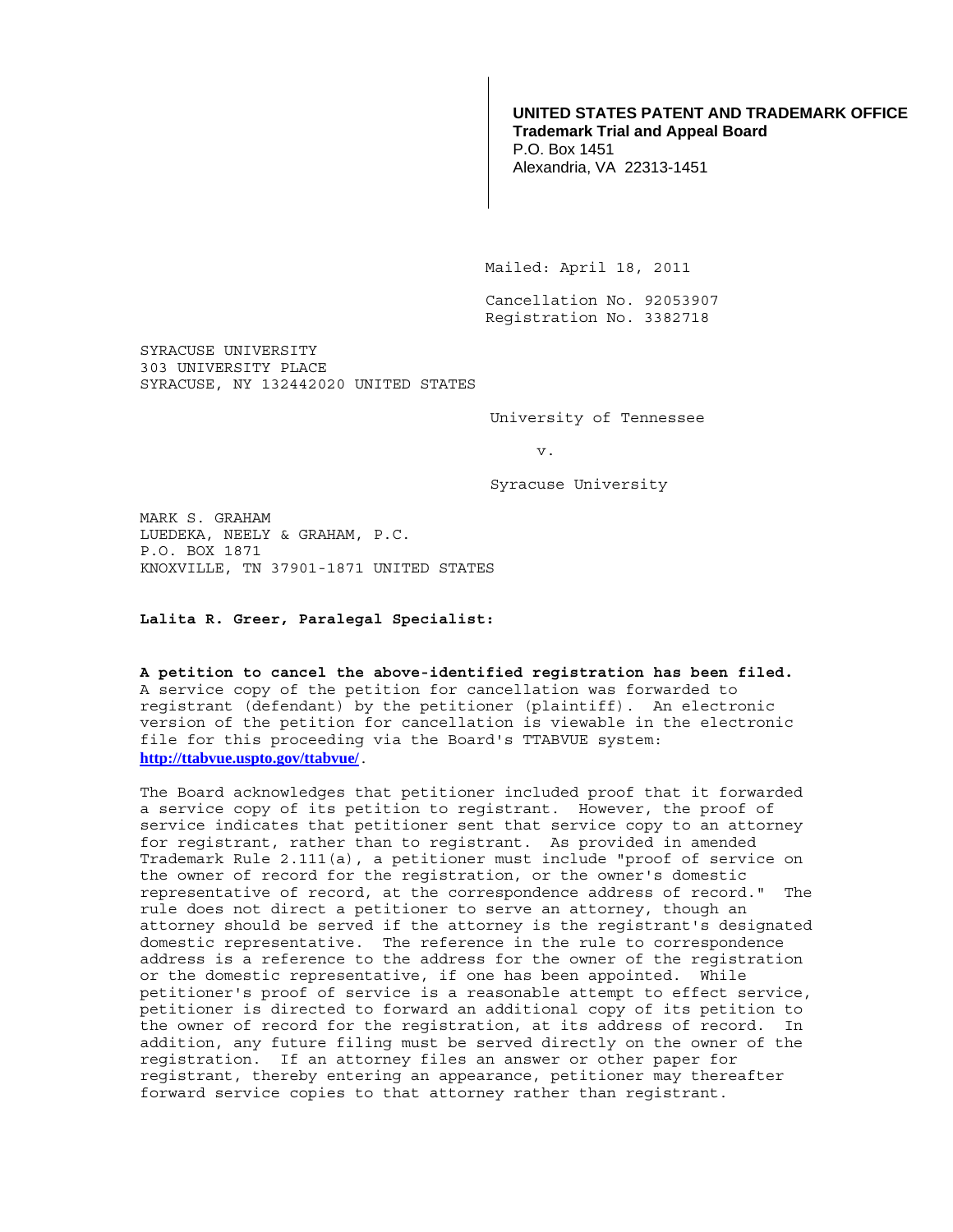**Proceedings will be conducted in accordance with the Trademark Rules of Practice, set forth in Title 37, part 2, of the Code of Federal Regulations ("Trademark Rules")**. These rules may be viewed at the USPTO's trademarks page: **http://www.uspto.gov/trademarks/index.jsp**. The Board's main webpage **(http://www.uspto.gov/trademarks/process/appeal/index.jsp)** includes information on amendments to the Trademark Rules applicable to Board proceedings, on Alternative Dispute Resolution (ADR), Frequently Asked Questions about Board proceedings, and a web link to the Board's manual of procedure (the TBMP).

**Plaintiff must notify the Board when service has been ineffective, within 10 days of the date of receipt of a returned service copy or the date on which plaintiff learns that service has been ineffective.** Plaintiff has no subsequent duty to investigate the defendant's whereabouts, but if plaintiff by its own voluntary investigation or through any other means discovers a newer correspondence address for the defendant, then such address must be provided to the Board. Likewise, if by voluntary investigation or other means the plaintiff discovers information indicating that a different party may have an interest in defending the case, such information must be provided to the Board. The Board will then effect service, by publication in the Official Gazette if necessary. *See* Trademark Rule 2.118. In circumstances involving ineffective service or return of defendant's copy of the Board's institution order, the Board may issue an order noting the proper defendant and address to be used for serving that party.

**Defendant's ANSWER IS DUE FORTY DAYS after the mailing date of this order.** (*See* Patent and Trademark Rule 1.7 for expiration of this or any deadline falling on a Saturday, Sunday or federal holiday.) **Other deadlines the parties must docket or calendar are either set forth below (if you are reading a mailed paper copy of this order) or are included in the electronic copy of this institution order viewable in the Board's TTABVUE system at the following web address: http://ttabvue.uspto.gov/ttabvue/**.

Defendant's answer and any other filing made by any party must include proof of service. *See* Trademark Rule 2.119. **If they agree to, the parties may utilize electronic means, e.g., e-mail or fax, during the proceeding for forwarding of service copies.** *See* Trademark Rule 2.119(b)(6).

The parties also are referred in particular to Trademark Rule 2.126, which pertains to the form of submissions. **Paper submissions, including but not limited to exhibits and transcripts of depositions, not filed in accordance with Trademark Rule 2.126 may not be given consideration or entered into the case file.**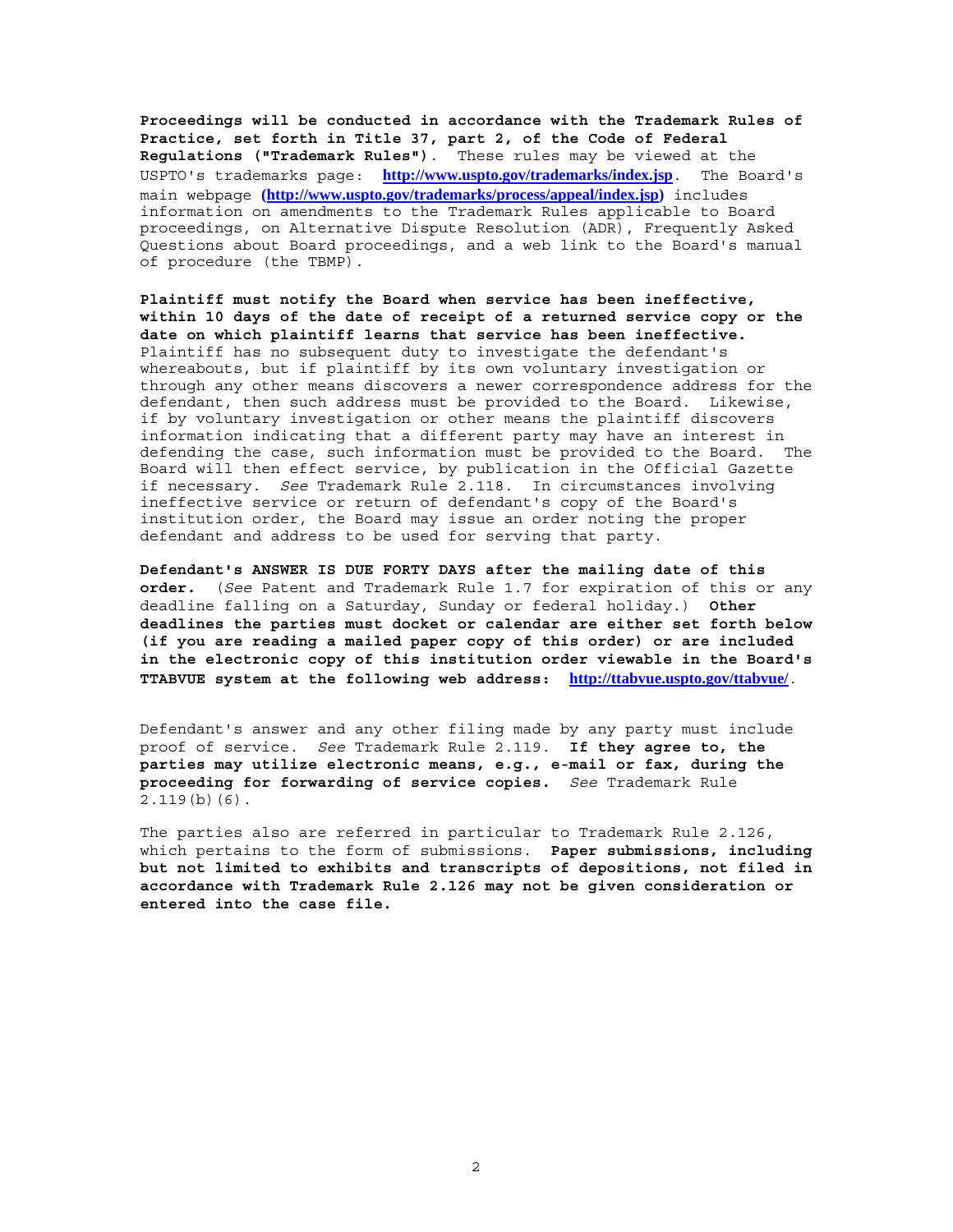| Time to Answer                          | 5/28/2011  |
|-----------------------------------------|------------|
| Deadline for Discovery Conference       | 6/27/2011  |
| Discovery Opens                         | 6/27/2011  |
| Initial Disclosures Due                 | 7/27/2011  |
| Expert Disclosures Due                  | 11/24/2011 |
| Discovery Closes                        | 12/24/2011 |
| Plaintiff's Pretrial Disclosures        | 2/7/2012   |
| Plaintiff's 30-day Trial Period Ends    | 3/23/2012  |
| Defendant's Pretrial Disclosures        | 4/7/2012   |
| Defendant's 30-day Trial Period Ends    | 5/22/2012  |
| Plaintiff's Rebuttal Disclosures        | 6/6/2012   |
| Plaintiff's 15-day Rebuttal Period Ends | 7/6/2012   |

**As noted in the schedule of dates for this case, the parties are required to have a conference to discuss: (1) the nature of and basis for their respective claims and defenses, (2) the possibility of settling the case or at least narrowing the scope of claims or defenses, and (3) arrangements relating to disclosures, discovery and introduction of evidence at trial, should the parties not agree to settle the case.** *See* Trademark Rule 2.120(a)(2). Discussion of the first two of these three subjects should include a discussion of whether the parties wish to seek mediation, arbitration or some other means for resolving their dispute. Discussion of the third subject should include a discussion of whether the Board's Accelerated Case Resolution (ACR) process may be a more efficient and economical means of trying the involved claims and defenses. Information on the ACR process is available at the Board's main webpage. Finally, if the parties choose to proceed with the disclosure, discovery and trial procedures that govern this case and which are set out in the Trademark Rules and Federal Rules of Civil Procedure, then they must discuss whether to alter or amend any such procedures, and whether to alter or amend the Standard Protective Order (further discussed below). Discussion of alterations or amendments of otherwise prescribed procedures can include discussion of limitations on disclosures or discovery, willingness to enter into stipulations of fact, and willingness to enter into stipulations regarding more efficient options for introducing at trial information or material obtained through disclosures or discovery.

The parties are required to conference in person, by telephone, or by any other means on which they may agree. A Board interlocutory attorney or administrative trademark judge will participate in the conference, upon request of any party, provided that such participation is requested no later than ten (10) days prior to the deadline for the conference. *See* Trademark Rule 2.120(a)(2). The request for Board participation must be made through the Electronic System for Trademark Trials and Appeals (ESTTA) or by telephone call to the interlocutory attorney assigned to the case, whose name can be found by referencing the TTABVUE record for this case at **http://ttabvue.uspto.gov/ttabvue**/. The parties should contact the assigned interlocutory attorney or file a request for Board participation through ESTTA only after the parties have agreed on possible dates and times for their conference. Subsequent participation of a Board attorney or judge in the conference will be by telephone and the parties shall place the call at the agreed date and time, in the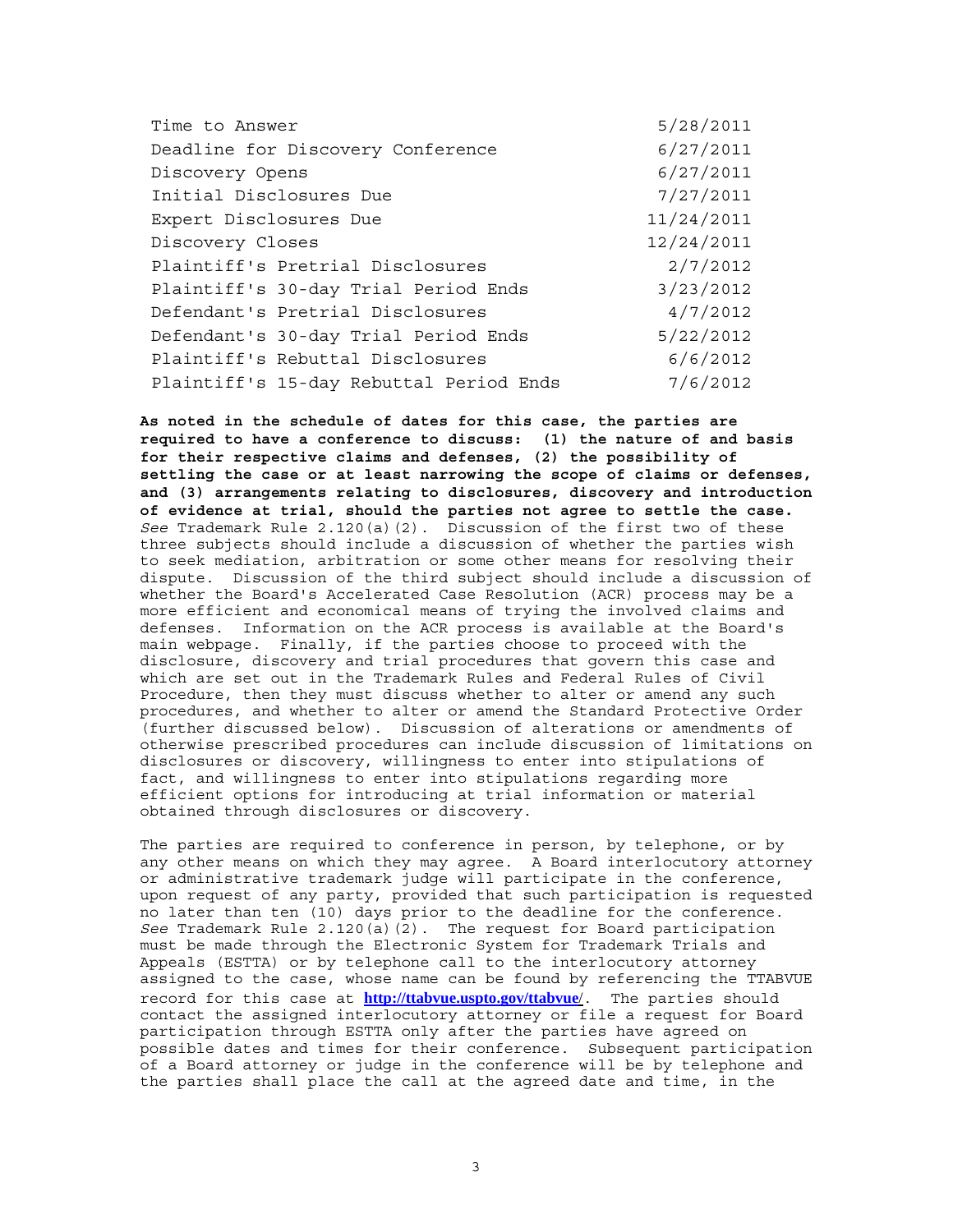absence of other arrangements made with the assigned interlocutory attorney.

**The Board's Standard Protective Order is applicable to this case, but the parties may agree to supplement that standard order or substitute a protective agreement of their choosing, subject to approval by the Board.** The standard order is available for viewing at: **http://www.uspto.gov/trademarks/process/appeal/guidelines/stndagmnt.jsp**. Any party without access to the web may request a hard copy of the standard order from the Board. The standard order does not automatically protect a party's confidential information and its provisions must be utilized as needed by the parties. *See* Trademark Rule 2.116(g).

**Information about the discovery phase of the Board proceeding is available in chapter 400 of the TBMP. By virtue of amendments to the Trademark Rules effective November 1, 2007, the initial disclosures and expert disclosures scheduled during the discovery phase are required only in cases commenced on or after that date.** The TBMP has not yet been amended to include information on these disclosures and the parties are referred to the August 1, 2007 Notice of Final Rulemaking (72 Fed. Reg. 42242) posted on the Board's webpage. The deadlines for pretrial disclosures included in the trial phase of the schedule for this case also resulted from the referenced amendments to the Trademark Rules, and also are discussed in the Notice of Final Rulemaking.

**The parties must note that the Board allows them to utilize telephone conferences to discuss or resolve a wide range of interlocutory matters that may arise during this case.** In addition, the assigned interlocutory attorney has discretion to require the parties to participate in a telephone conference to resolve matters of concern to the Board. *See* TBMP § 502.06(a) (2d ed. rev. 2004).

**The TBMP includes information on the introduction of evidence during the trial phase of the case, including by notice of reliance and by taking of testimony from witnesses**. *See* TBMP §§ 703 and 704. Any notice of reliance must be filed during the filing party's assigned testimony period, with a copy served on all other parties. Any testimony of a witness must be both noticed and taken during the party's testimony period. A party that has taken testimony must serve on any adverse party a copy of the transcript of such testimony, together with copies of any exhibits introduced during the testimony, within thirty (30) days after the completion of the testimony deposition. *See* Trademark Rule 2.125.

**Briefs shall be filed in accordance with Trademark Rules 2.128(a) and (b).** An oral hearing after briefing is not required but will be scheduled upon request of any party, as provided by Trademark Rule 2.129.

If the parties to this proceeding are (or during the pendency of this proceeding become) parties in another Board proceeding or a civil action involving related marks or other issues of law or fact which overlap with this case, they shall notify the Board immediately, so that the Board can consider whether consolidation or suspension of proceedings is appropriate.

**ESTTA NOTE: For faster handling of all papers the parties need to file with the Board, the Board strongly encourages use of electronic filing**